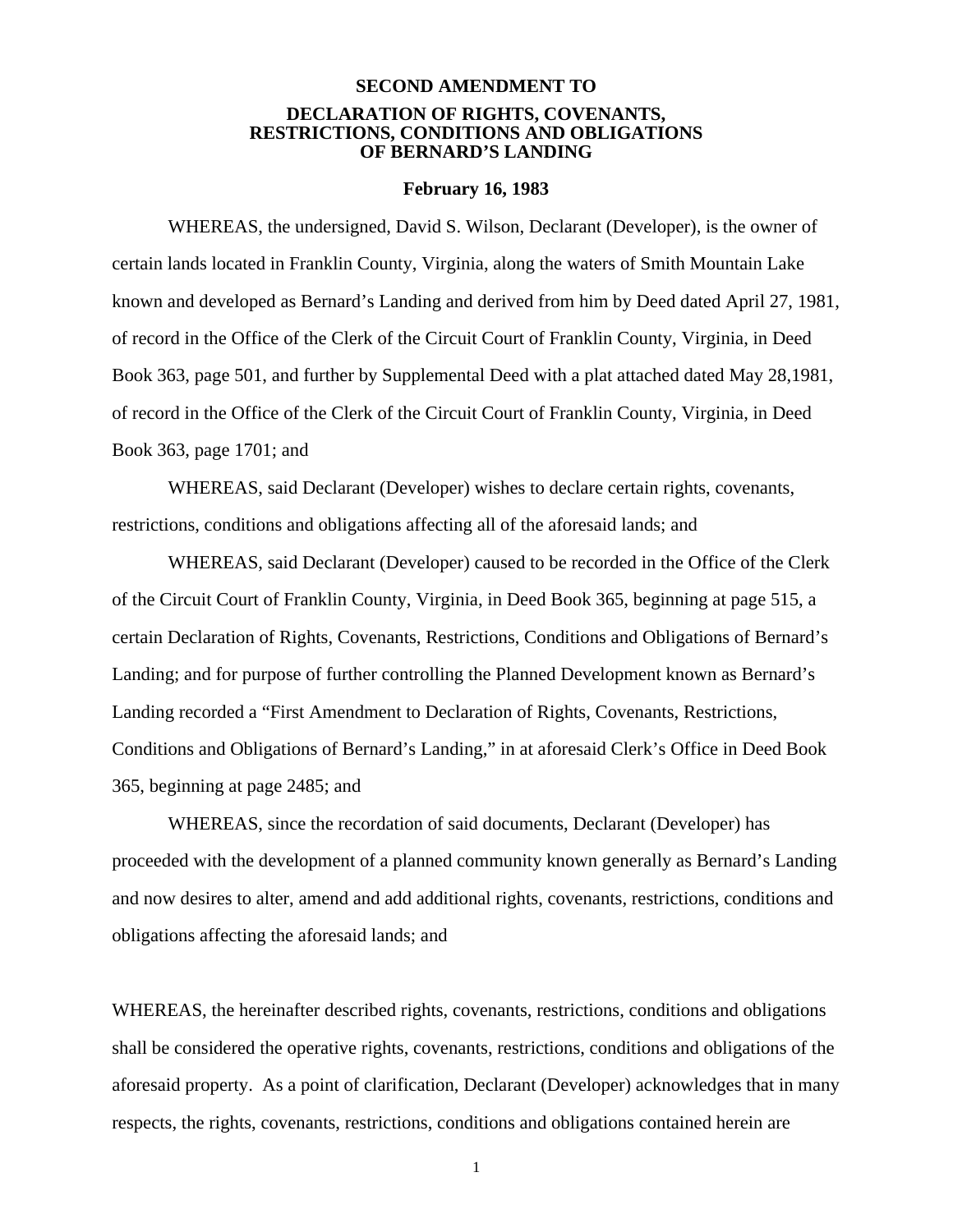repetitious and verbatim reproductions of rights, covenants, restrictions, conditions and obligations heretofore set forth and recorded but for ease of review elects to set forth all of the current operative rights, covenants, restrictions, conditions and obligations affecting the subject property in one document. Therefore, to the extent that the provisions of this Declaration are inconsistent with or expand upon the Declarations hereto fore recorded, the earlier provisions in the Declaration recorded in the aforesaid Clerk's Office in Deed Book 365, page 515, and in Deed Book 365, page 2485, are declared non-operative to the extent that they are inconsistent herewith; and

WHEREAS, Bernard's Landing is a planned unit development created primarily pursuant to ordinances of Franklin County, Virginia, now consisting of three development phases known as The Peninsula (containing townhouses), The Dockside (containing condominiums) and The Meadows (containing patio homes). The Declarant (Developer) desiring to uniformly govern all phases declares that these Rights, Covenants, Restrictions, Conditions and Obligations shall apply uniformly to all phases of the Development with the provision that if land in the Development is submitted to a condominium regime any restrictions required by the Condominium Act inconsistent herewith shall control.

NOW, THEREFORE, said Declarant (Developer) does hereby declare that the covenants contained herein shall be covenants running with the land and shall apply to all lands described in the aforementioned deeds and any other lands placed under the coverage hereof by express declaration.

Declarant (Developer) reserves for himself, his successors or assigns in each instance the right to add additional restrictive covenants with respect to the aforesaid properties or to limit therein the application of this Declaration, provided that no such amendment shall operate to materially limit the use, enjoyment or value of property conveyed prior to the recordation of any amended restrictive covenants.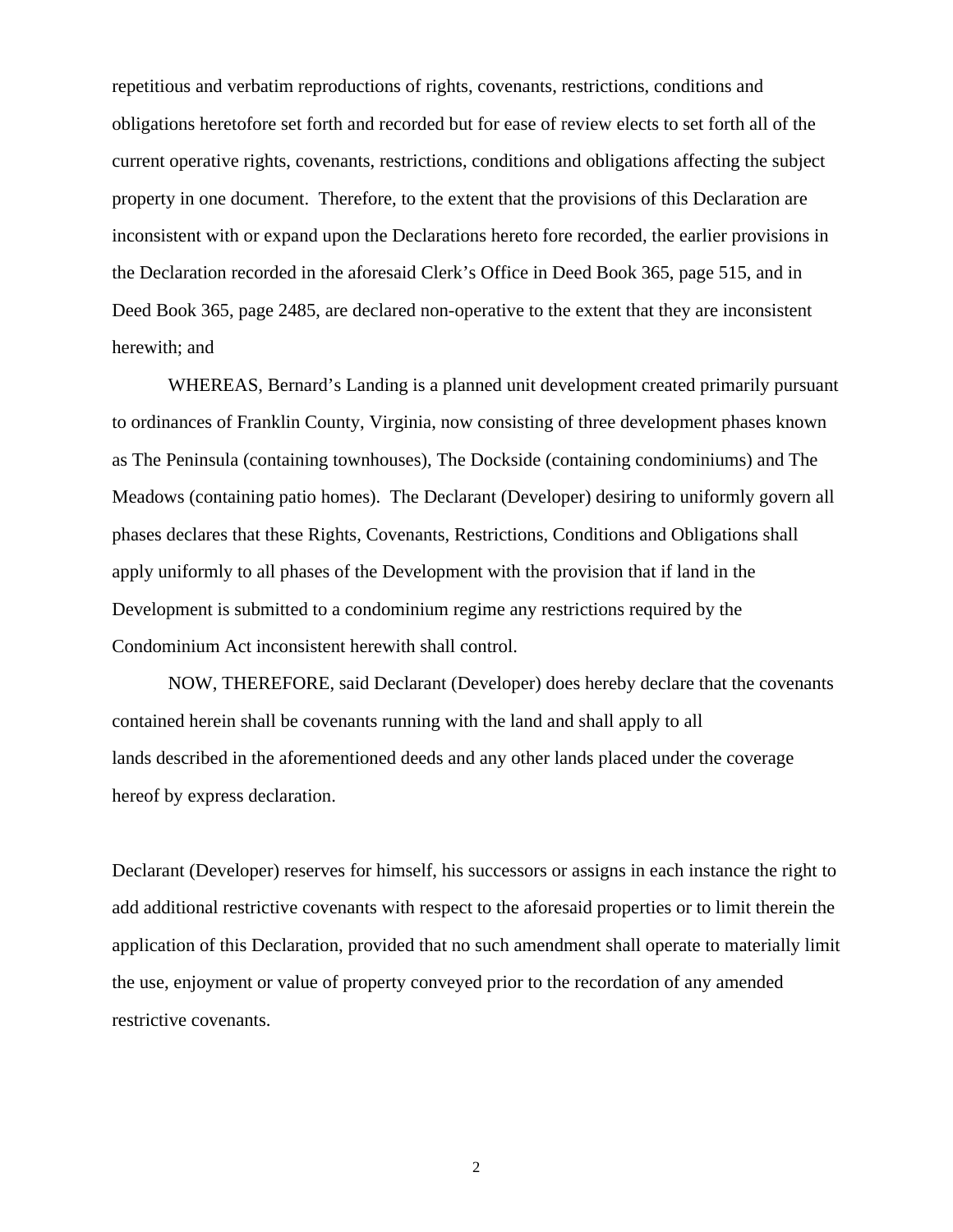#### DEFINITIONS

 "Bernard's Landing" shall refer to those lands in Franklin County, Virginia, which are shown as part of Bernard's Landing in its overall development plan as the same may be altered or revised from time to time and as are described in the aforementioned deeds.

"Declarant (Developer)" shall refer to David S. Wilson or his successors or assigns, including Bernard's Landing Corporation.

"The Association" shall refer to Bernard's Landing Comprehensive Property Owners Association, Inc., a Virginia nonprofit corporation, its successors or assigns.

"Property" shall refer to any tract of land or subdivision thereof within the overall development known as Bernard's Landing which has been subjected to the provisions of these covenants and restrictions, by reference herein or by reference in deeds executed by the Declarant (Developer).

"Property Owner" or "Unit Owner" when used in this Declaration shall mean or refer to all owners (including the Developer) of any and all interests in real estate in Bernard's Landing including but not limited to owners of property or tracts of land, owners of townhouse units, owners of condominium units, owners of cluster or patio home units or ownes of any other real property, tracts or units whether or not such are used or intended to by used for residential, commercial or recreational purposes.

The covenants and restrictions set forth herein may be referred to in short as the "General Covenants of

Bernard's Landing" and may be incorporated by reference in any deeds issued by the Declarant (Developer), his successors or assigns.

### **PART A**

The primary purpose of these covenants and restrictions is to facilitate the creation of a planned development which is aesthetically pleasing and functionally convenient. The establishment of objective standards relating to design, size and location of dwellings and other structures makes it impossible to take full advantage of the individual characteristics of the property or parts thereof and of certain technological advances and environmental considerations. For this reason, such standards are not established by these General Covenants.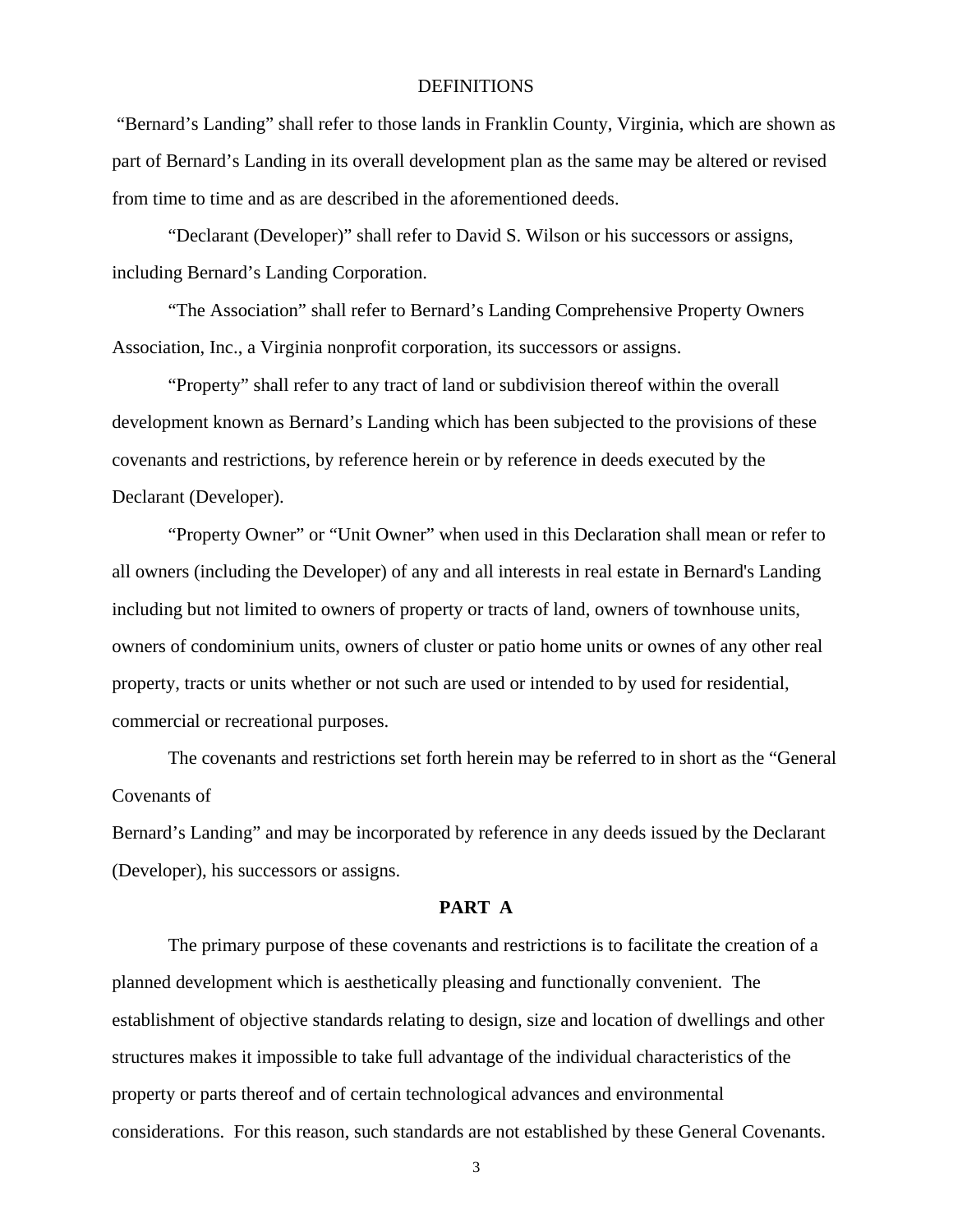Such standards may, however, be established by the Declarant (Developer), his successors or assigns or a property owners association, consistent with the provisions of these General Covenants or any amendment thereto and shall become effective upon the execution thereof and recordation in the Office of the Clerk of the Circuit Court of Franklin County, Virginia.

1. In order to assure that the location of buildings and other structures will be located and staggered, so that the maximum view, privacy and breeze will be available to each building or structure, and that structures will be located with regard to topography of each property taking into consideration the location of large trees and other aesthetic and environmental considerations, the Developer reserves unto himself, his successors and assigns, the right to control absolutely and solely to decide the precise site and location of any building or structure or structures on any property in Bernard's Landing for reasons which may in the sole and uncontrolled discretion and judgment of Declarant (Developer) seem sufficient.

2. No signs shall be erected or maintained on any property by anyone including, but not limited to, the owner,

a realtor, a contractor or subcontractor, except with the written permission of Declarant (Developer) or of The Association at such time as the Declarant (Developer) relinquishes the rights under this paragraph to The Association, or except as may be required by legal proceedings. If such permission is granted, Declarant (Developer) reserves the right to restrict the size, color and content of such signs.

No mail or paper boxes shall be erected or maintained on any of the property subjected to these covenants and restrictions. The Declarant (Developer) will endeavor to establish a central mail distribution system.

3. It shall be the responsibility of each property owner and tenant to prevent the development of any unclean, unsightly or unkempt conditions of buildings or grounds on such property. No outside burning of wood, leaves, trash, garbage or other refuse shall be permitted on any Property. There shall be no outdoor trash accumulation except in or at those facilities established by Developer for that purpose.

4. All animals must be secured by a leash or lead, and under the control of a responsible person and obedient to that person's command at any time they are permitted outside a house or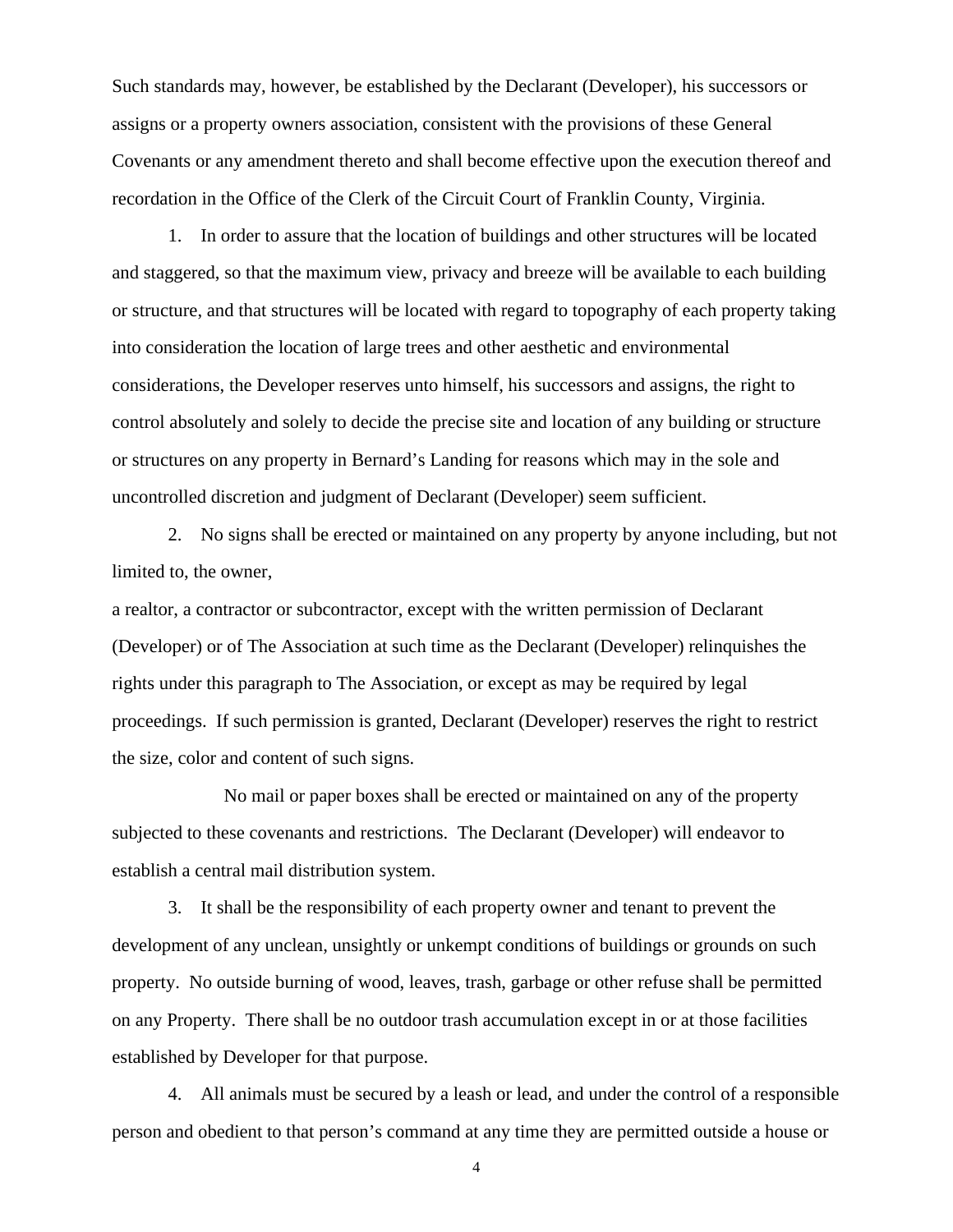other dwelling or other enclosed area approved by Declarant (Developer) for the maintenance and confinement of animals.

5. Prior to the occupancy of a building or structure on any property, proper and suitable provisions shall be made for the disposal of sewage by means approved by Declarant (Developer).

6. Prior to the occupancy of a residence on any property, provision for water shall be made by means approved by Declarant (Developer). All property owners will be charged for water usage.

7. No property or owner shall obstruct, alter or interfere with the flow or natural course of the waters of any creek, stream, lake o pond in Bernard's Landing with first obtaining the written consent of Declarant (Developer), his successors or assigns, or in the appropriate instance, The Association after the obligation to enforce these covenants is transferred to it.

8. The Declarant (Developer) reserves unto himself, his successors, agents and assigns, a perpetual, alienable and releasable easement and right on, over and under the ground to erect, maintain and use electric service, Community Antenna Television and telephone poles, wires, cables, conduits, drainage ways, sewers, water mains and other suitable equipment for the conveyance and use of electricity, telephone service, gas, sewer, water, drainage or other public conveniences or utilities on, in or over those portions of such property as may be reasonably required for utility line purposes. These easements and rights expressly include the right to cut any trees, bushes or shrubbery, make any gradings of the soil, or to take any other similar action reasonably necessary to provide economical and safe utility installation and to maintain reasonable standards of health, safety and appearance. Declarant (Developer) further reserves the right to locate wells, pumping stations, siltation basins and tanks within Bernard's Landing in any open space or on any property designated for such use on any applicable plat of said property, or to locate same upon any property with the permission of the owner of such property. Such rights may be exercised by any licensee of Declarant (Developer), but these reservations shall not be considered an obligation of Declarant (Developer) to provide or maintain any such utility or service.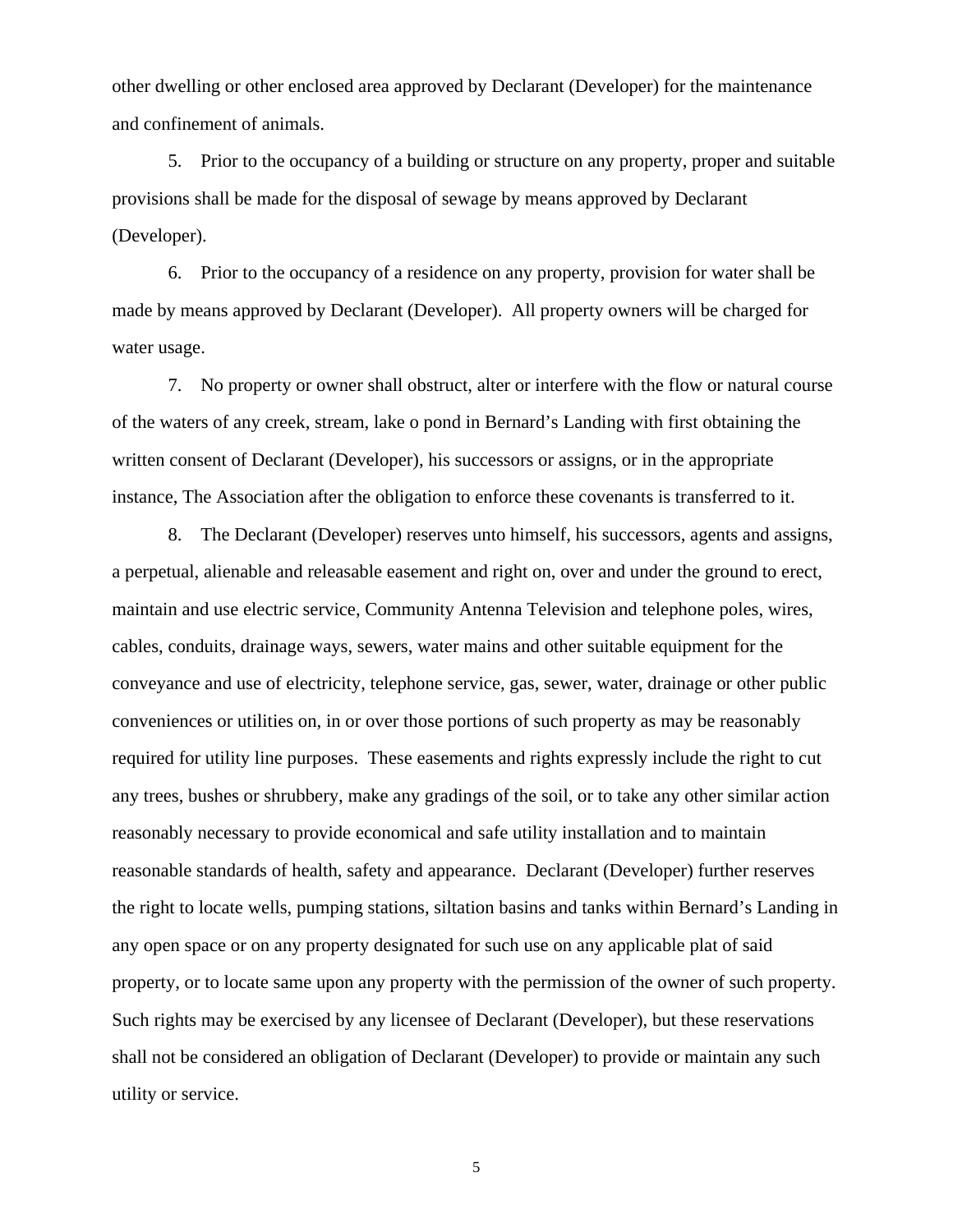Following the installation of any utility apparatus or other improvement on any property pursuant to the provisions of this paragraph, Declarant (Developer) shall restore such property as nearly as is reasonably possible to its condition immediately prior to such installation.

9. Declarant (Developer) hereby reserves the right to establish reasonable limitations on the number of overnight guests who may occupy a dwelling unit at one time and to limit the number of non-related persons who may reside in a dwelling unit. Declarant (Developer) further reserves the right to limit the use of any common amenities. There shall be no outdoor parties or social gatherings on or in any of the common areas without the permission of the Declarant (Developer) or The Association as appropriate.

10. The use of roads in Bernard's Landing shall be subject to rules and regulations established and modified from time to time by Declarant (Developer). All roads and driveways with the exception of existing state roads in the Development will be private and shall be maintained by The Association, all in compliance with Section 16.1-7 of the Franklin County Subdivision Ordinance.

11. No motorized or man powered vehicle (including trailers of any kind, campers and/or motor homes) of any type other than conventional and licensed automobiles, jeeps and pickup trucks and bicycles shall be parked, garaged or maintained on any lot or parking lot for a residential building site except during the period of construction of a dwelling unit(s) thereon. Parking lots may be established for parking purposes and Rules and Regulations controlling parking may be established by the Declarant (Developer). No motor vehicle repairs shall be conducted on a residential parking lot.

12. No vehicle shall be allowed to be operated on any road or trail or common area not shown and designated as a passageway for vehicles on a recorded subdivision plat without the written consent of Declarant (Developer).

13. Whenever Declarant (Developer) is permitted by these covenants to correct, repair, reconstruct, clean, preserve, maintain, clear out or do any action on any property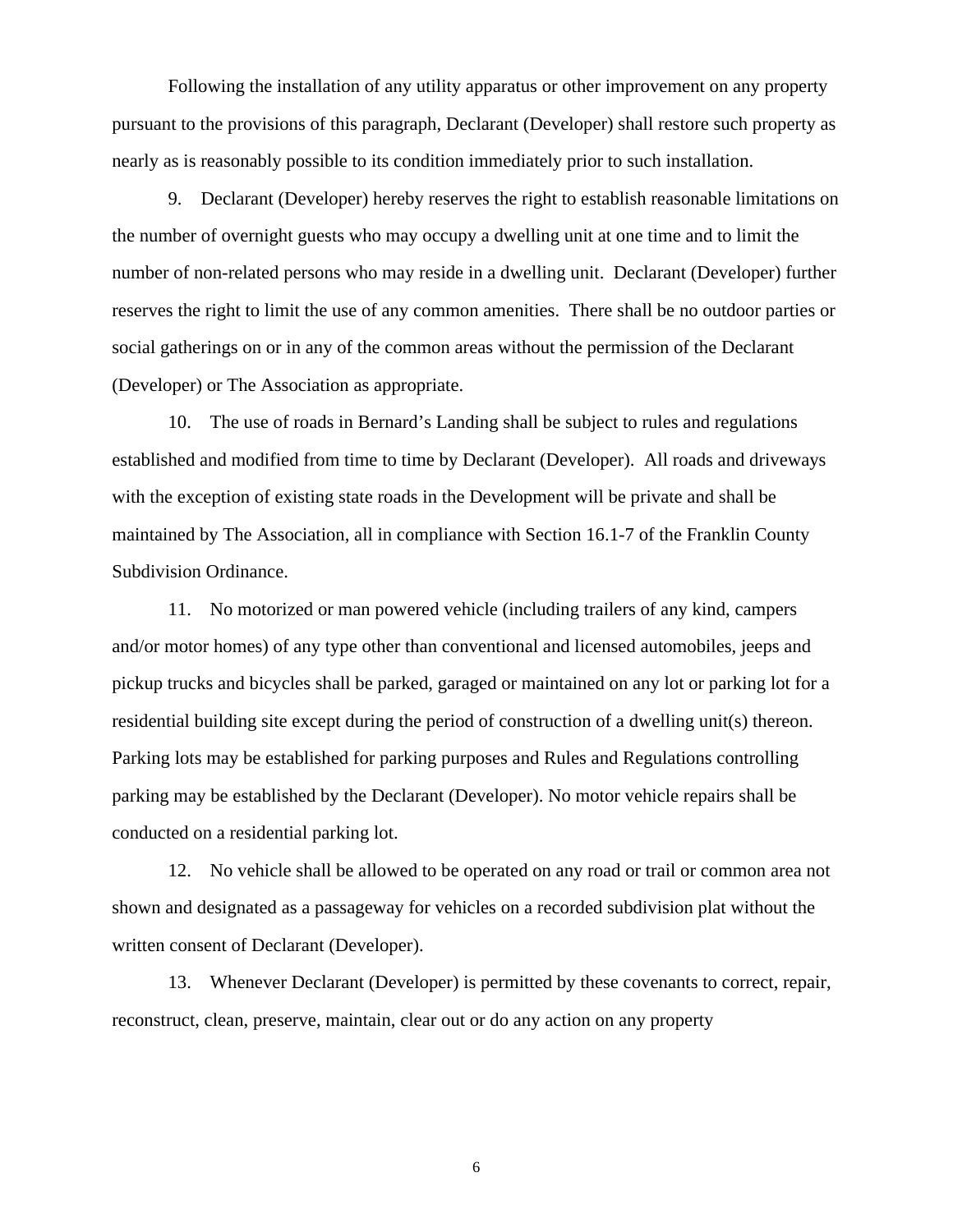or on the easement areas adjacent thereto, entering the property and taking such action shall not be deemed a trespass. For the purpose of taking such action, Declarant (Developer) reserves an alienable easement of ingress and egress.

14. Within Bernard's Landing, all newly installed permanent utilities, including telephone, television, cable and electrical systems, shall be installed underground. Appurtenances to these systems which require above ground installation shall be effectively screened.

15. The Declarant (Developer) has caused to be created Bernard's Landing Comprehensive Property Owners Association, Inc. All unit owners or property owners in the Bernard's Landing Subdivision shall become a member of said Association. Each unit shall be allotted one vote. Voting shall be pursuant to the provisions of the Bylaws of Bernard's Landing Comprehensive Property Owners Association, Inc. In addition thereto, the Declarant (Developer) has created and will in the future create subassociations the purpose of which is to provide for the unique needs of the owners of property in certain segments, phases or areas of the Bernard's Landing Development. The owner of a unit or property within such phase shall be required to become not only a member of Bernard's Landing Comprehensive Property Owners Association, Inc., but of any additional association or subassociations dealing particularly with the area or phase in which that owner's property or unit is located. In all events, however, a subassociation and the members thereof shall abide by this Second Amendment to Declaration of Rights, Covenants, Restrictions, Conditions and Obligations of Bernard's Landing. Bernard's Landing Comprehensive Property Owners Association, Inc., shall be the master association and shall have overall responsibility for the integrity of the planned unit development pursuant to this Declaration and the Bylaws and Articles of Incorporation of said corporation as the same may be amended from time to time. Any subassociation such as a condominium unit owners association or a property owners association formed for the benefit of townhome or patio home units in a phase not submitted to a condominium regime shall abide by this Declaration and shall be subject to the overall authority of Bernard's Landing Comprehensive Property Owners Association, Inc., and shall take such action as may be delegated by Bernard's Landing Comprehensive Property Owners Association, Inc., or otherwise allowed.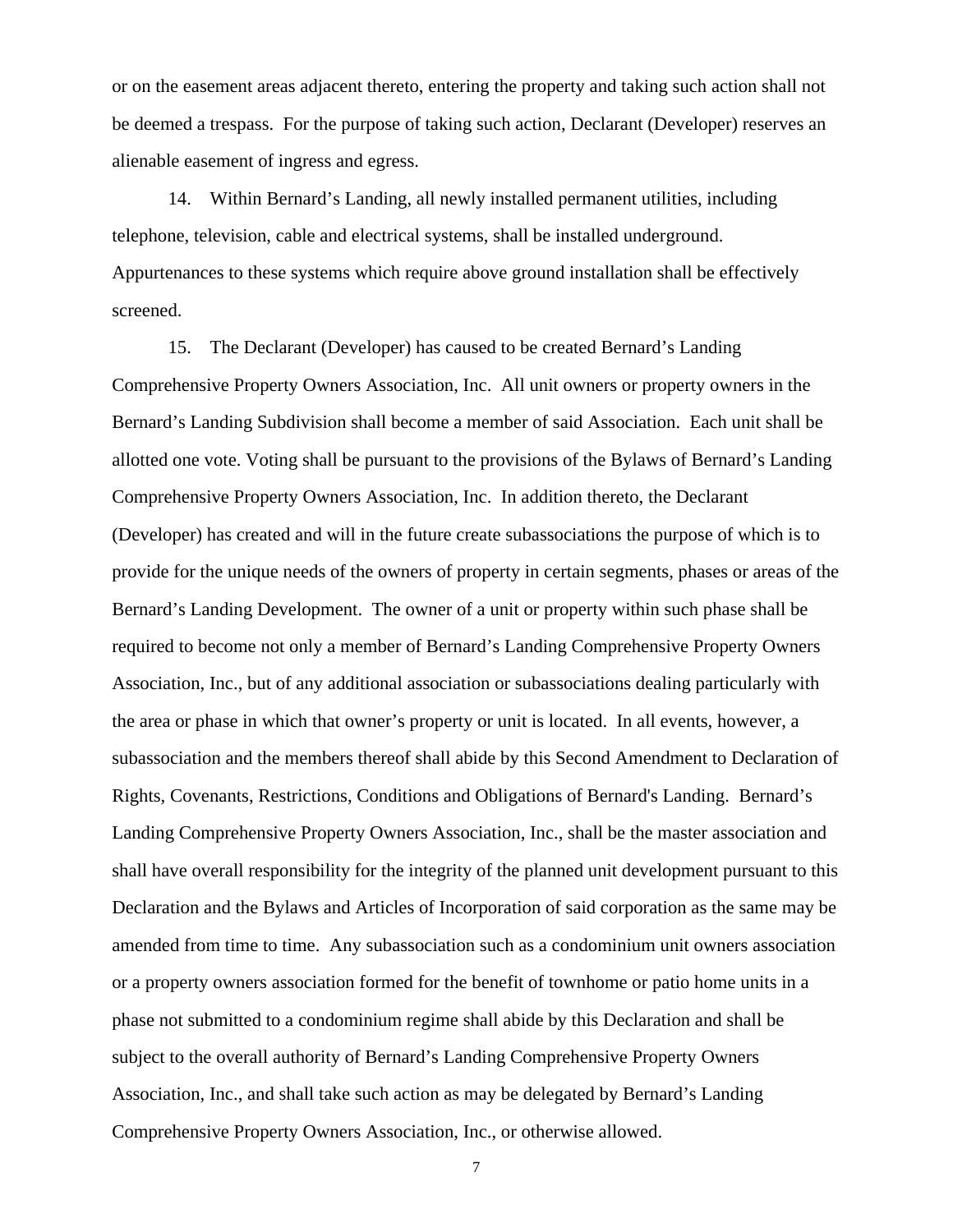16. In all areas within the Bernard's Landing Development project except those areas that are submitted to a condominium regime (in which case the duties and obligations of unit owners shall be specified in the condominium documents) it shall be the duty of each Property Owner or Unit Owner to repair, maintain, replace, rebuild or reconstruct any improvement erected upon his property existing at the time of the conveyance of said property to such Property Owner or Unit Owner, or all improvements completed under the control of the Declarant (Developer) or The Association after such conveyance unless and except he obtains prior written approval from the Declarant (Developer) or The Association specifically relieving him of such duty and obligation. This duty shall exist irrespective of the reason for the need for such action and without regard to any existing liability or fault in connection with the damage or destruction to such property. In this regard, it shall be the duty of each Property Owner or Unit Owner to maintain a policy or policies of insurance providing coverage sufficient to bear the entire replacement cost of such property or improvement thereon. The amount of such insurance may be established by the Declarant (Developer) or "The Association" from time to time and each Property Owner or Unit Owner shall within times specified by the Declarant (Developer) or The Association provide adequate proof of such insurance coverage. Likewise, each Property Owner or Unit Owner shall be required to maintain a policy or policies of general liability insurance in amounts specified by the Declarant (Developer) or The Association from time to time.

In the event that a Property Owner or Unit Owner fails to properly and timely maintain, repair, rebuild, reconstruct or replace improvements on his property as required by these covenants, the Declarant (Developer) or the Association or their successors, assigns or agents may after thirty (30) days written notice to the owner certifying the existence of the need for such maintenance, repair, reconstruction or replacement enter the premises, cause all necessary work to be performed and charge all such expenses to the Property or Unit Owner. Any such costs incurred shall upon being incurred become a debt due the Declarant (Developer) or The Association (whichever incurs such debt) from the Property Owner or Unit Owner and shall be subject to all collection methods including but not limited to those provided for in Part E, Paragraph 8 of these covenants.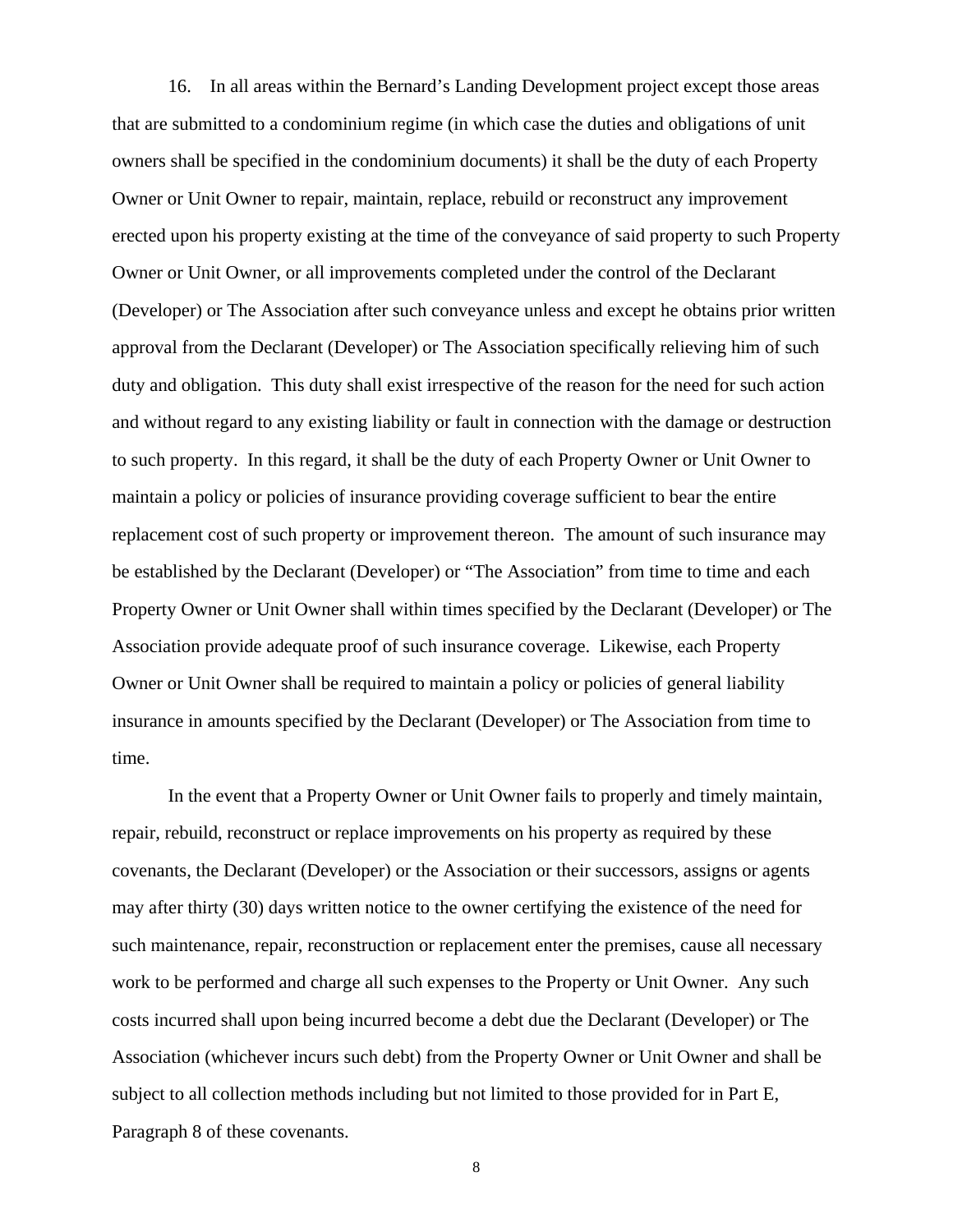17. No Property Owner or Unit Owner shall have any right to alter the exterior appearance of his unit without first obtaining the prior written approval of the Declarant (Developer), or The Association after control of the entire development or a portion thereof including the portion in which the subject unit or property is located is transferred to such Association. Likewise, no property or unit owner shall construct, maintain, erect, create, install or otherwise employ or use any materials decorative or otherwise on the interior of any residential unit which is visible from the exterior thereof and detracts from the overall appearance of the unit when viewed from the exterior thereof. Whether a detraction exists shall be in the sole discretion of Declarant / Developer until such time as the Declarant (Developer) no longer has voting control in The Association. Thereafter, such discretion shall be with The Association or delegate thereof.

18. Declarant (Developer) specifically reserves the sole and exclusive right to establish docks on the shoreline and upon property over which he is afforded an easement allowing access in and to the waters of Smith Mountain Lake. The appearance, use and location of said docks shall be within the sole discretion of the Declarant (Developer), his successors or assigns.

#### **PART B**

In order to protect the natural beauty of the vegetation topography and other natural features of all properties within Bernard's Landing and the beauty and purity of the watershed areas in Bernard's Landing, the following environmental controls are hereby established:

1. Topographic and vegetation characteristics of properties within Bernard's Landing shall not be altered by removal, reduction, cutting, excavation or any other means without the prior written approval of Declarant (Developer) or his designee. Written approval will be granted hereunder only after a plan designed to protect the waterways including Smith Mountain Lake from pollution resulting from erosion, pesticides or the seepage of fertilizer or other materials has been submitted to and accepted by Declarant (Developer).

2. No trees, shrubs or other vegetation may be removed without the written approval of Declarant (Developer). The Declarant (Developer) reserves the right to plant trees and other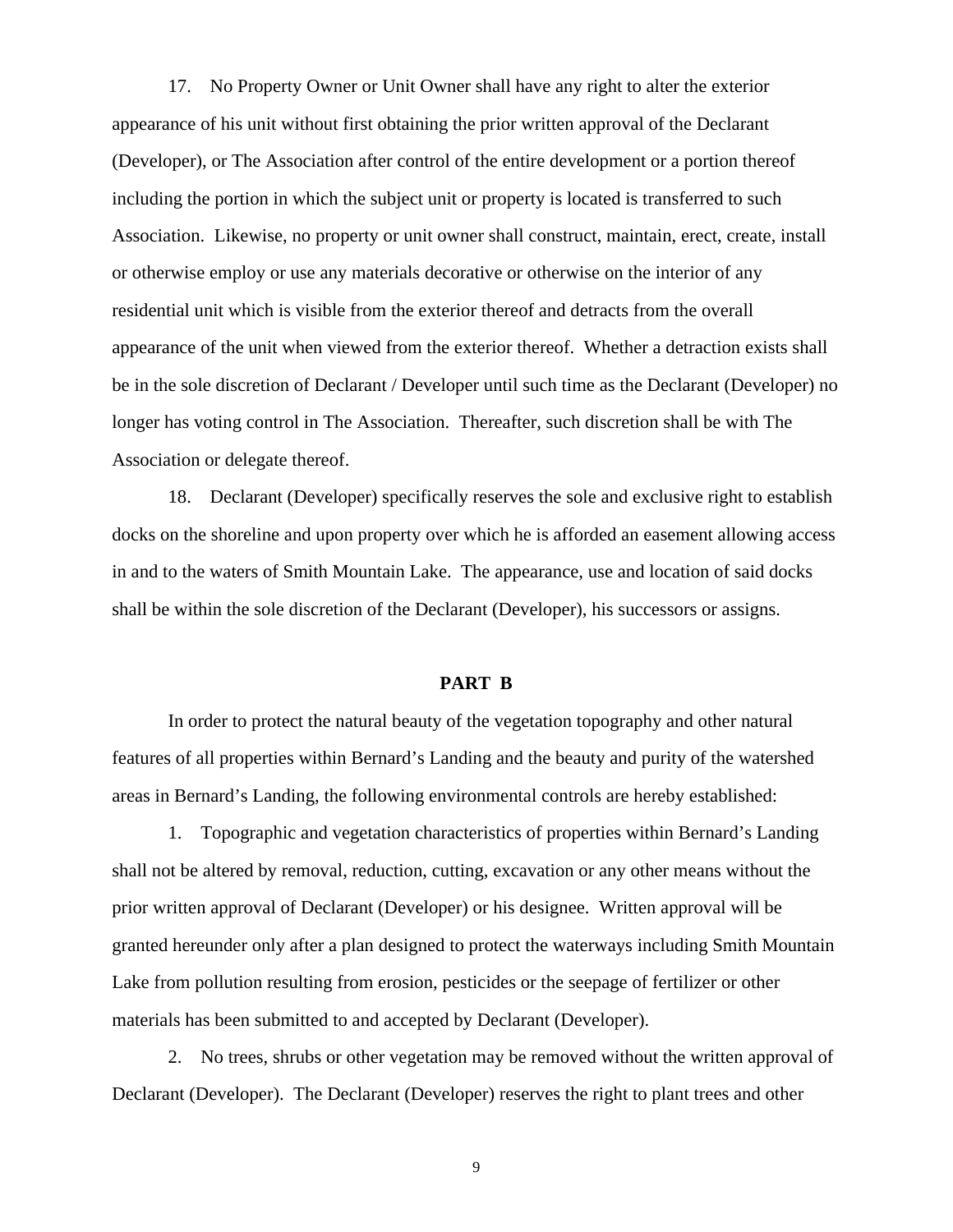vegetation on any residential lot even after it has been conveyed if in the judgment of the Declarant (Developer) such planting serves the overall best interest of the Property.

3. In order to implement effective and adequate erosion control and protect the purity and beauty of waterways in or adjacent to Bernard's Landing, Declarant (Developer), his successors and assigns, and his agents shall have the right to enter upon any property for the purpose of performing any grading or landscaping work, and of constructing and maintaining erosion prevention devices; provided, however, that prior to exercising its right to enter upon the property for the purpose of performing any grading or landscaping work or constructing or maintaining erosion prevention devices, Declarant (Developer), his successors and assigns, shall give the owner of the property the opportunity to take any corrective action required by giving the owner of the property notice indicating what type of corrective action is required and specifying in that notice that immediate corrective action must be taken by the owner. If the owner of the property fails to take the specified correction action immediately, Declarant (Developer) shall then exercise his right to enter upon the property in order to take the necessary corrective action. The cost of such erosion prevention measures when performed by Declarant (Developer) shall be kept as low as reasonably possible. The cost of such work, when performed by Declarant (Developer), his successors and assigns, shall be paid by the owner thereof and shall be subject to all rights of collection including those contained in Part E, Paragraph 8 hereof. Declarant (Developer's) rights under this paragraph shall be assignable.

4. Declarant (Developer) and his agents have the right and easement to enter upon any property for the purpose of mowing, removing, clearing, cutting or pruning underbrush or weeds or other growth which in the opinion of Declarant (Developer) detracts from the overall beauty or safety for Bernard's Landing. Declarant (Developer) and his agents may likewise enter upon such property to remove any trash which has collected or to abate a threat to the watershed of Bernard's Landing from pollution. Such entry shall not be made until ten (10) days after the owner of the property has been notified in writing of the need of such work, and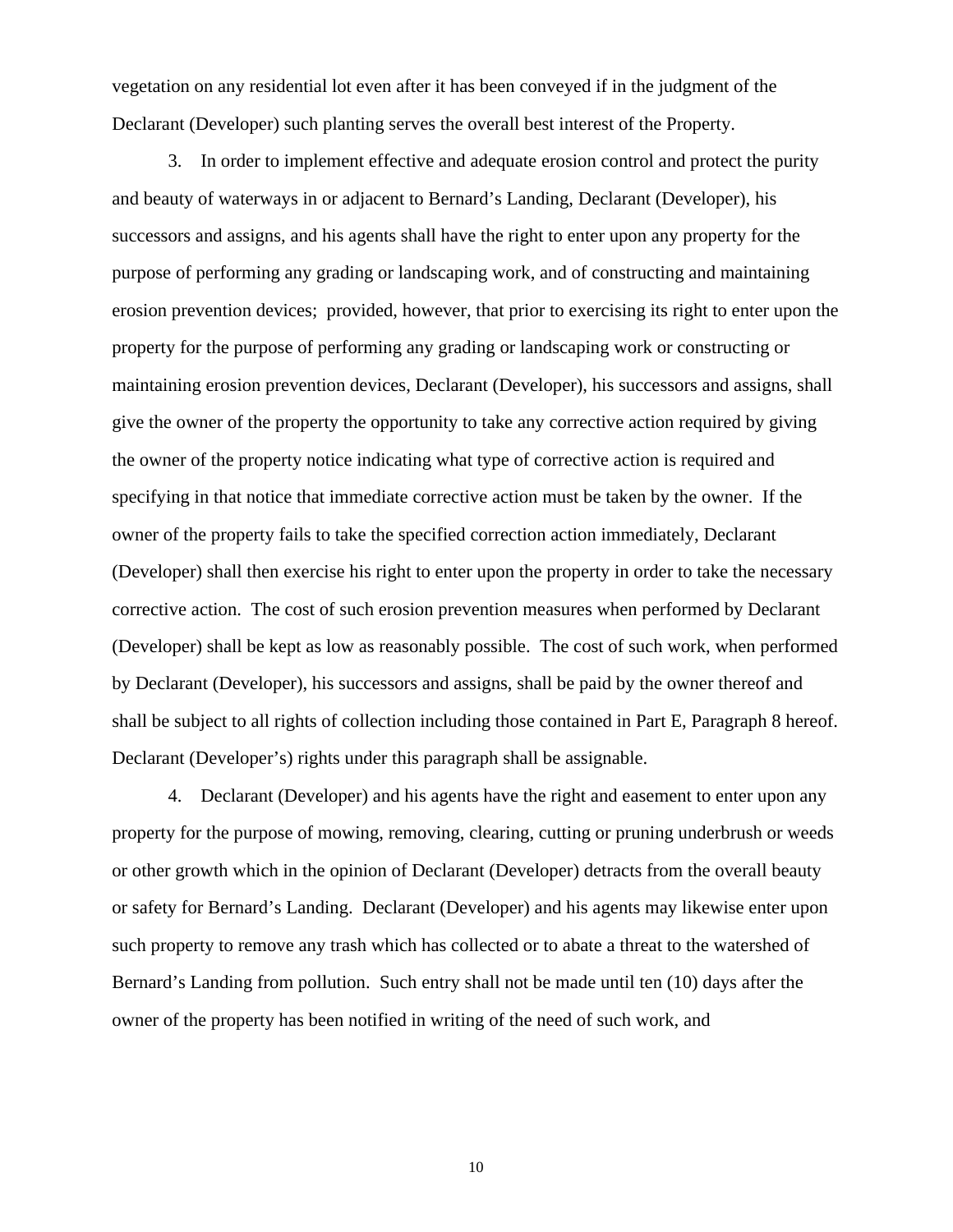unless such owner fails to perform the work within said ten (10) day period. The provisions in this paragraph shall not be construed as an obligation on the part of Declarant (Developer) to mow, clear, cut or prune any property, to provide garbage or trash removal services, or to provide water pollution control on any privately owned property. Declarant (Developer's) rights under this paragraph shall be assignable.

5. In addition, Declarant (Developer) reserves unto itself, his successors and assigns a perpetual, alienable and releasable easement and right on, over and under any property to dispense pesticides and take other action which in the opinion of Declarant (Developer) is necessary or desirable; and to cut firebreaks and conduct other activities which in the opinion of Declarant (Developer) are necessary or desirable to control fires on any property, or any improvements thereon. In the exercise of the rights reserved in this paragraph 5, Declarant (Developer) will take necessary precautions to protect the purity of the Bernard's Landing watershed.

#### **PART C**

1. It is the intent of Declarant (Developer) to maintain and enhance (or to convey subject to open space restrictions to The Association) certain areas which Declarant (Developer) designates as "Common Areas", "Recreational Areas", "Open Space Areas" or "Private Open Space Areas" on plats filed for record in the Office of the Clerk of the Circuit Court of Franklin County, Virginia, by Declarant (Developer). Utility easements, drain fields and other utility areas may be located within such areas. It is the further intent and purpose of these restrictions and covenants to protect, to maintain and enhance the conservation of natural and scenic resources, to promote the conservation of soils, wet lands, wildlife, game and migratory birds, enhance the value of abutting and neighboring properties adjacent to such forests, wildlife preserves, natural reservations or sanctuaries or other open areas and open spaces, and to afford and enhance recreation opportunities, preserve historical sites and implement generally the Bernard's Landing Master Plan for development. This planned unit development will be developed in construction phases. Each phase may have subphases. Prior to the conveyance of any unit, the Declarant (Developer) will submit to record in the Clerk's Office for the Circuit Court of Franklin County a plat depicting not only the unit or lot but depicting common areas,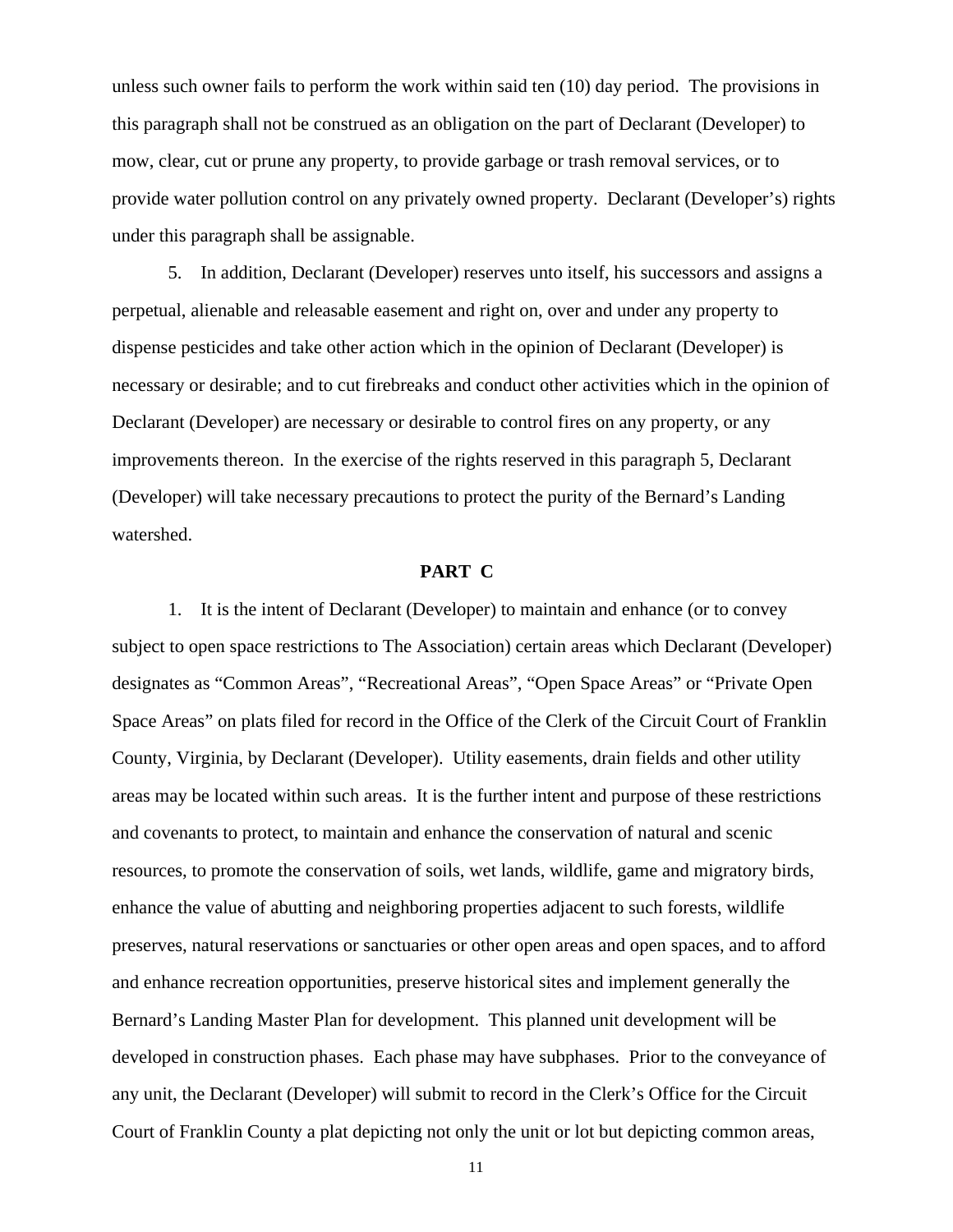open space areas, private open space areas or recreational areas. Except those areas submitted as condominiums and registered as such, which shall be governed by the Condominium Act, Declarant (Developer) warrants and convenants that he will convey to Bernard's Landing Comprehensive Property Owners Association, Inc., as its land all such platted common, recreational or open areas on or before the fifth anniversary of the recording of the plat depicting such areas or upon the termination of Declarant's (Developer's) voting control of Bernard's Landing Comprehensive Property Owners Association, Inc., as set forth in its Articles of Incorporation, whichever shall first occur. Notwithstanding the above, in the event that Declarant (Developer) records plats of phases or subphases after the termination of his control of Bernard's Landing Comprehensive Property Owners Association, Inc., he shall convey to Bernard's Landing Comprehensive Property Owners Association, Inc., also as its land all common, open, recreational or private recreational areas subsequently platted within five years of the recordation of the plat depicting or describing such areas. For clarification, as of the time of the execution of this Second Amendment to Declaration of Rights, Covenants, Restrictions, Conditions and Obligations of Bernard's Landing, Declarant (Developer) has created a clubhouse complex with tennis courts, swimming pool, parking and playground areas. He has also commenced the development of three distinct phases (The Peninsula, The Meadows and The Dockside Condominium). With the exception of areas submitted as condominium land, all common or open areas including the clubhouse complex will become the property of Bernard's Landing Comprehensive Property Owners Association, Inc. If or when other phases are added or expanded, then additional common areas or recreational areas will be created and may become land of Bernard's Landing Comprehensive Property Owners Association, Inc. Common areas will be all land except unit lots or land retained by Declarant (Developer). Bernard's Landing Comprehensive Property Owners Association, Inc., will not automatically have any property interest in land submitted to a condominium regime.

2. A non-exclusive easement in the areas described in Part C, Paragraph 1, is hereby granted to the Property Owners in Bernard's Landing, their tenants and guests, which easement shall entitle such owners, tenants and their guests to enjoy the Open Space or Common Areas subject to the rules and regulations of the Declarant (Developer), The Association or any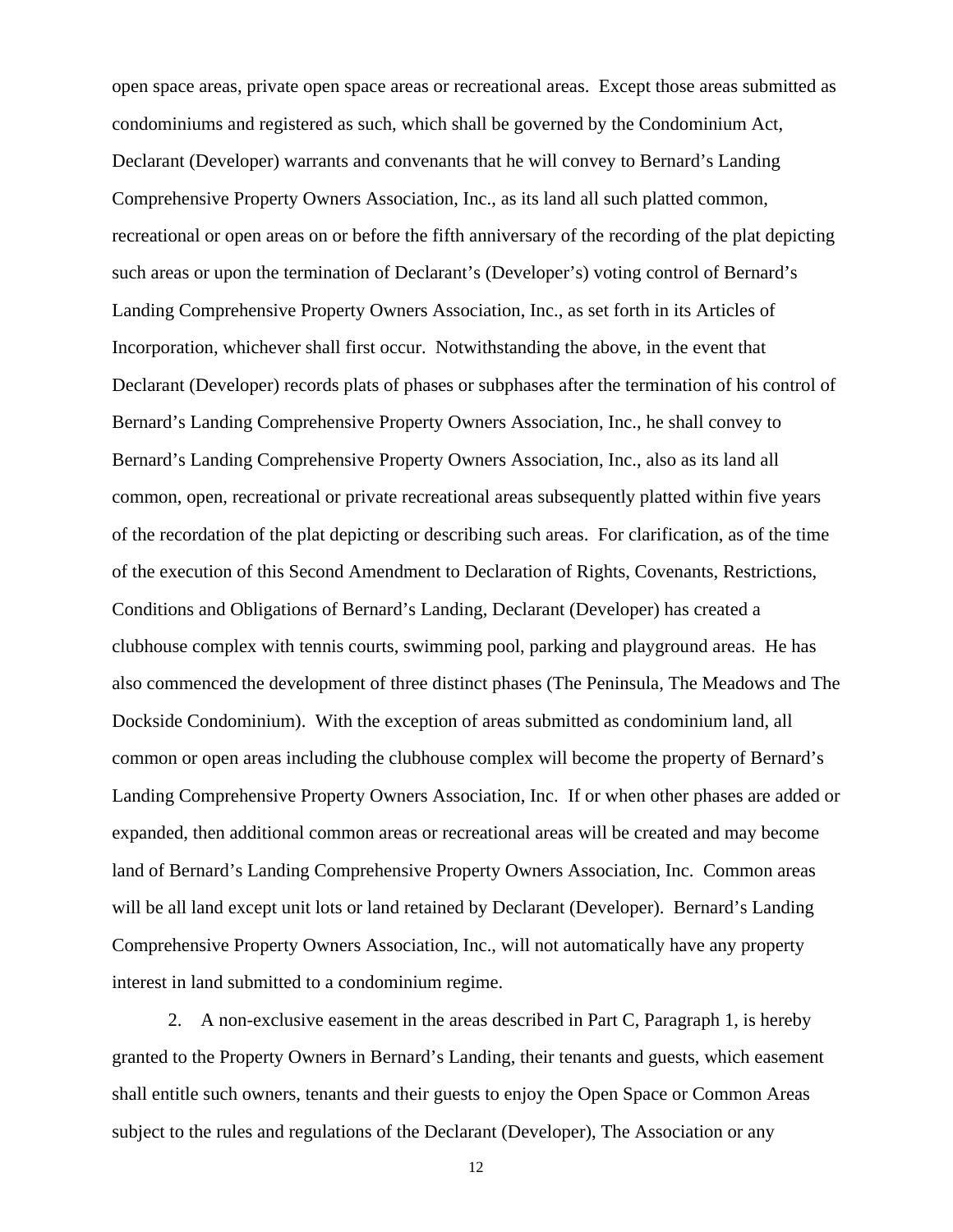property owners association (subassociation) created to maintain or control a limited area of Bernard's Landing. There is further granted to all present and future property owners, their tenants and guests, a perpetual pedestrian easement appurtenant to each residential unit (other than a condominium, which is governed by condominium instruments) over land lying directly between platted common areas and the waters of Smith Mountain Lake. This pedestrian easement is a limited easement and shall only permit ambulation and access to boat docks or such other activities as may from time to time be authorized by Declarant (Developer) or The Association. In the rare event that the rules of The Association should differ from those of a subassociation, the rules of The Association shall control.

3. Land designated as "Private Open Space Areas", if any, shall be subject to the easement granted in paragraph 2 of this Part C in every respect except that the enjoyment thereof shall be and is hereby limited to Property Owners and Unit Owners, tenants and their guests immediately contiguous and adjacent to such land and owners of non-contiguous property designated on plats of property in Bernard's Landing as being specifically entitled to the enjoyment thereof. The easement in Private Open Space Areas hereby granted shall not extend to any area not clearly designated as "Private Open Space Areas." All expenses incurred in the protection, maintenance and enhancement of "Private Open Space Areas" shall be paid equally by the owners who are entitled to such easement or enjoyment of such areas.

4. Pursuant to its overall program of wildlife conservation and nature study, the right is expressly reserved to Declarant (Developer) to erect wildlife feeding stations.

5. Declarant (Developer) shall have the sole and exclusive right to protect from erosion the land described as Common Areas, Recreational Areas, Open Space Areas or Private Open Space Areas by planting trees, plants and shrubs and providing erosion control along the shoreline (i.e, rip-rapping) where and to the extent necessary or by such mechanical means as construction and maintenance of siltation basins or other means are deemed expedient or necessary by Declarant (Developer). The sole and exclusive right is likewise reserved to Declarant (Developer) to take steps necessary to provide and insure adequate drainage ways in open space, to cut firebreaks, remove diseased, dead or dangerous trees and carry out other similar activities.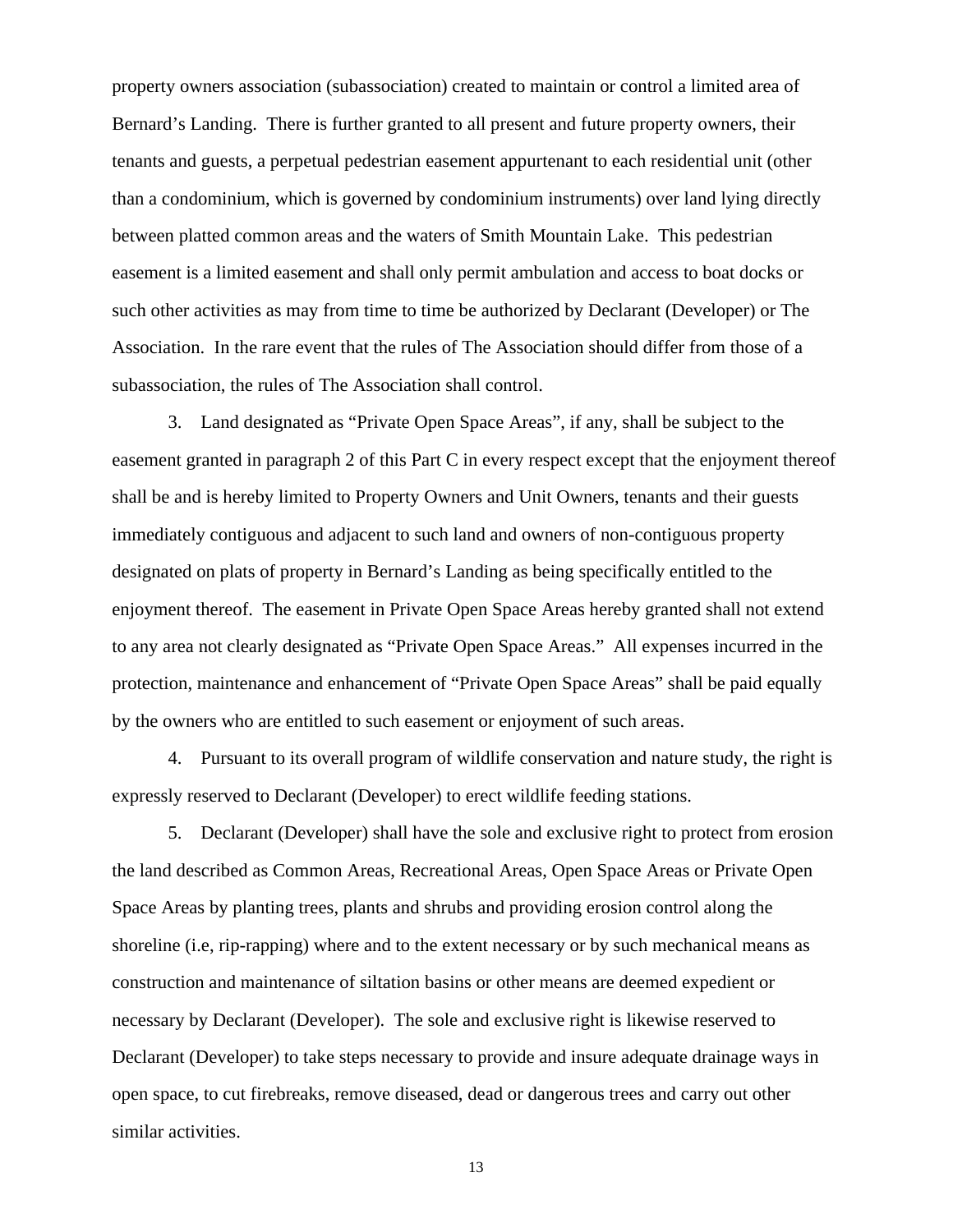6. No individual television antenna, radio receiver or sender or other similar device shall be attached to or installed on the exterior portion of any structure within Bernard's Landing. The provisions of this paragraph shall not prohibit Declarant (Developer) from installing equipment necessary for a master antenna system and mobile radio systems or other similar systems within Bernard's Landing.

7. No trash, garbage, sewage, sawdust or any unsightly or offensive material shall be placed upon such Open Space Areas or Private Open Space Areas, except as is temporary and incidental to the bona fide improvement of the area in a manner consistent with its classification as open space.

8. The granting of the easement in Areas under this part in no way grants to the public or to the owners of any land outside Bernard's Landing the right to enter such open space without the express permission of Declarant (Developer).

9. Declarant (Developer) expressly reserves to himself, his successors and assigns, every reasonable use and enjoyment of said open space, in a manner not inconsistent with the provisions of this Declaration.

10. Declarant (Developer) further reserves the right to convey "Common Areas", "Recreational Areas", "Open Space Areas" and "Private Open Space Areas" to The Association. Such conveyance shall be made subject to the provisions of this Part C. As an appurtenance to such conveyances, The Association shall have all of the powers, immunities and privileges reserved unto Declarant (Developer) in this part and all other parts of this Declaration as well as all of Declarant's (Developer's) obligations with respect thereto, including but not limited to the obligation to maintain and enhance as set out in paragraph 1 of this part.

11. Where Declarant (Developer) is permitted by these covenants to correct, repair, clean, preserve, clear out or do any action on the restricted property, entering the property and taking such action shall not be deemed a breach of these covenants.

 12. It is expressly understood and agreed that the granting of the easements set out in this Part C in no way places a burden of affirmative action on Declarant (Developer),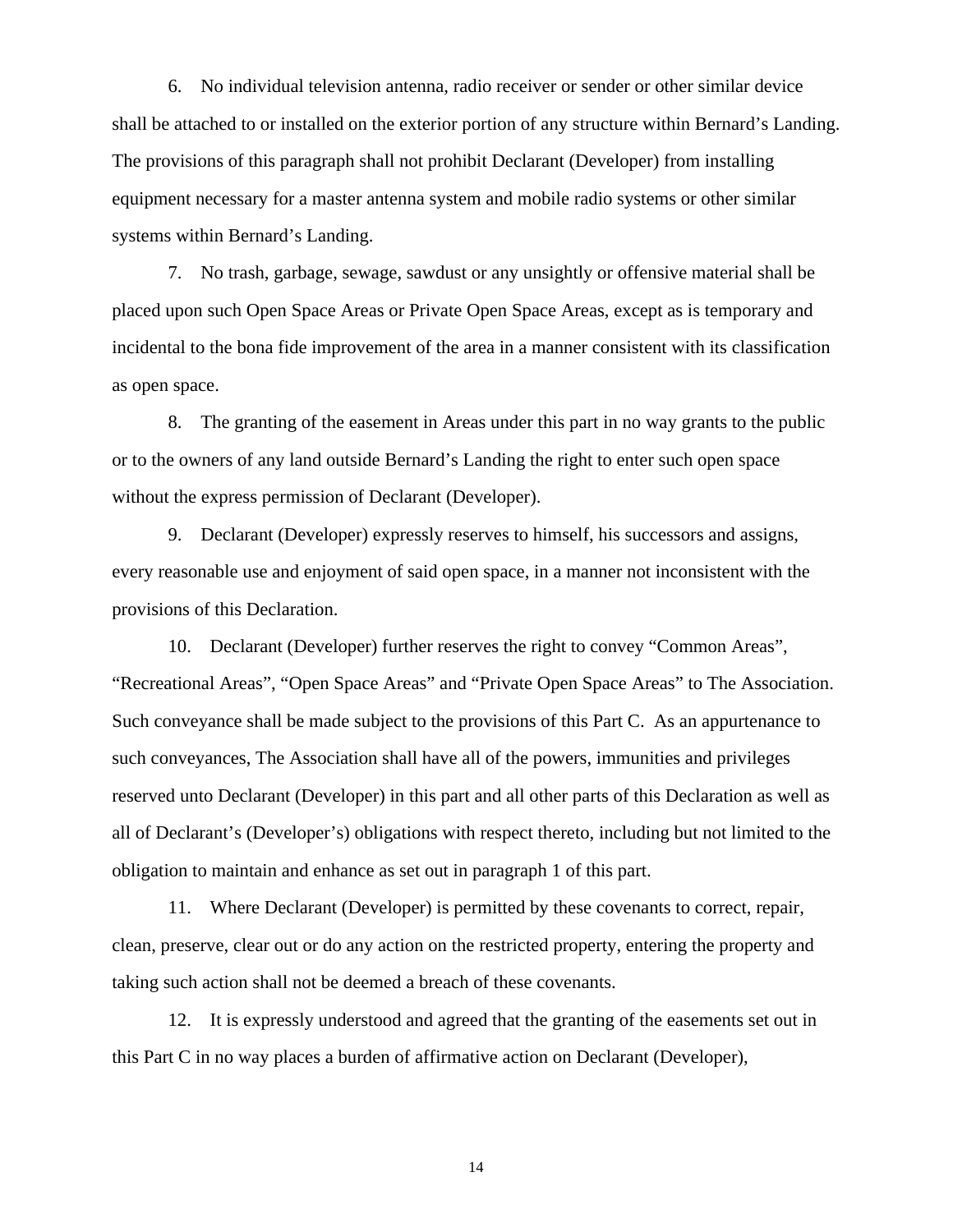that Declarant (Developer) is not bound to make any of the improvements noted herein, or extend to any property owner any service of any kind, except as such may be undertaken at the expense of The Association.

### **PART D**

1. All covenants, restrictions and affirmative obligations set forth in this Declaration shall run with the land and shall be binding on all parties and persons claiming under them specifically including, but not limited to, the successors and assigns, if any, of Declarant (Developer) for a period of forty (40) years from the execution date of this Declaration after which time, all said covenants shall be automatically extended for successive periods of ten (10) years, unless an instrument signed by a majority of the then owners of property is recorded.

2. In the event of a violation or breach of any of the restrictions contained herein by any property owner, or agent of such owner, the owners of properties in the neighborhood or subdivision, together with Declarant (Developer) or The Association or any other association having any control over the property in question, or any of them, jointly or severally, shall have the right to proceed at law or in equity to compel compliance with the terms hereof or to prevent the violation or breach in any event. In addition to the foregoing, Declarant (Developer) and/or The Association shall have the right, whenever there shall have been built on any property in the subdivision any structure in violation of these restrictions, to enter upon such property where such violation exists and summarily abate or remove the same at the expense of the owner, if after thirty (30) days written notice of such violation it shall not have been corrected by the owner. Any such entry and abatement or removal shall not be deemed a trespass. The failure to enforce any rights, reservations, restrictions or conditions contained in this Declaration, regardless of how long such failure shall continue, shall not constitute a waiver of or a bar to any of such rights to enforce compliance.

3. Declarant (Developer) reserves in each instance the right to unilaterally add additional restrictive covenants in respect to lands conveyed in the future in Bernard's Landing, or to limit therein the application of these covenants. The right to add additional restrictions or to limit the application of these covenants shall be reasonably exercised and shall not operate to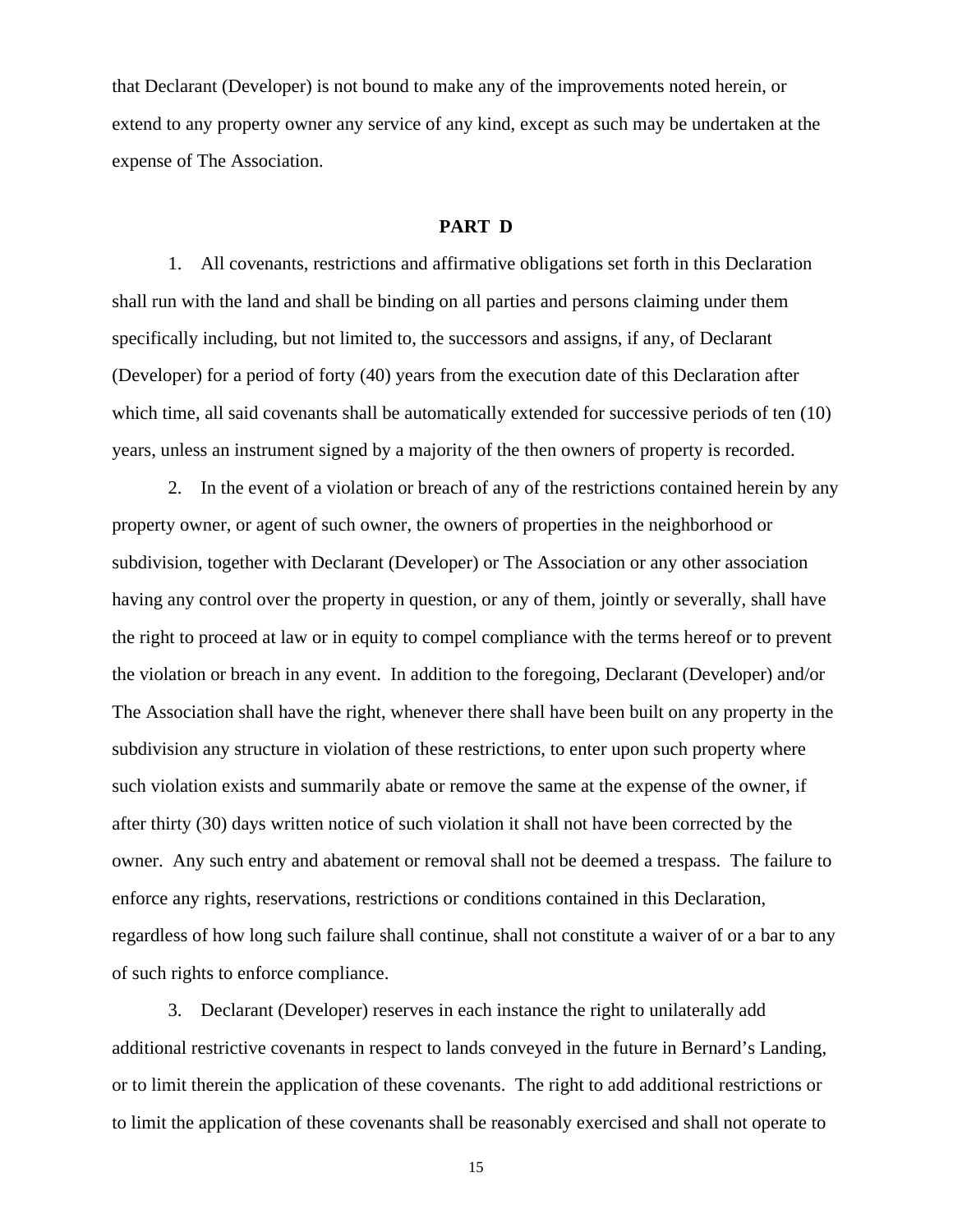materially alter the use or value of any property already conveyed by Declarant (Developer) without the written consent of the owner thereof. This right to unilaterally add, or limit restrictive covenants shall terminate at such time as Declarant (Developer) relinquishes control of Bernard's Landing Comprehensive Property Owners Association, Inc., according to the Articles of Incorporation thereof recorded in the Clerk's Office of the Circuit Court of Franklin County in Book 65, beginning at page 723.

4. Declarant (Developer) or The Association shall not be liable to an owner or to any other person on account of any claim, liability, damage or expense suffered or incurred by or threatened against an owner or such other person arising out of or in any way relating to the subject matter of any reviews, acceptance, inspections, permissions, consents or required approvals which must be obtained from Declarant (Developer) whether given, granted or withheld. Such shall not be conducted, given or withheld, as the case may be, unreasonably.

5. Declarant (Developer) reserves the right to assign in whole or in part to a subsequent developer of Bernard's Landing or to The Association its rights reserved in all parts of these covenants which include but are not limited to its right to grant approvals (or disapprovals) to establish rules or regulations, and all other rights reserved herein by Declarant (Developer). Following the assignment of such rights, the Assignee shall assume all of Declarant's (Developer's) obligations which are incident thereto (if any) and Declarant (Developer) shall have no further obligation or liability with respect thereto.

6. Entrance upon any Property by Declarant (Developer) or his agents or assigns pursuant to all or any of the provisions of these covenants shall not be deemed to be a trespass.

7. Should any covenant or restriction herein contained, or any article, section, subsection, sentence, clause, phrase or term of this Declaration be declared to be void, invalid, illegal, or unenforceable, for any reason, by the adjudication of any court or other tribunal having jurisdiction over the parties hereto and the subject matter hereof, such judgment shall in no wise affect the other provisions hereof which are hereby declared to be severable and which shall remain in full force and effect.

# **PART E**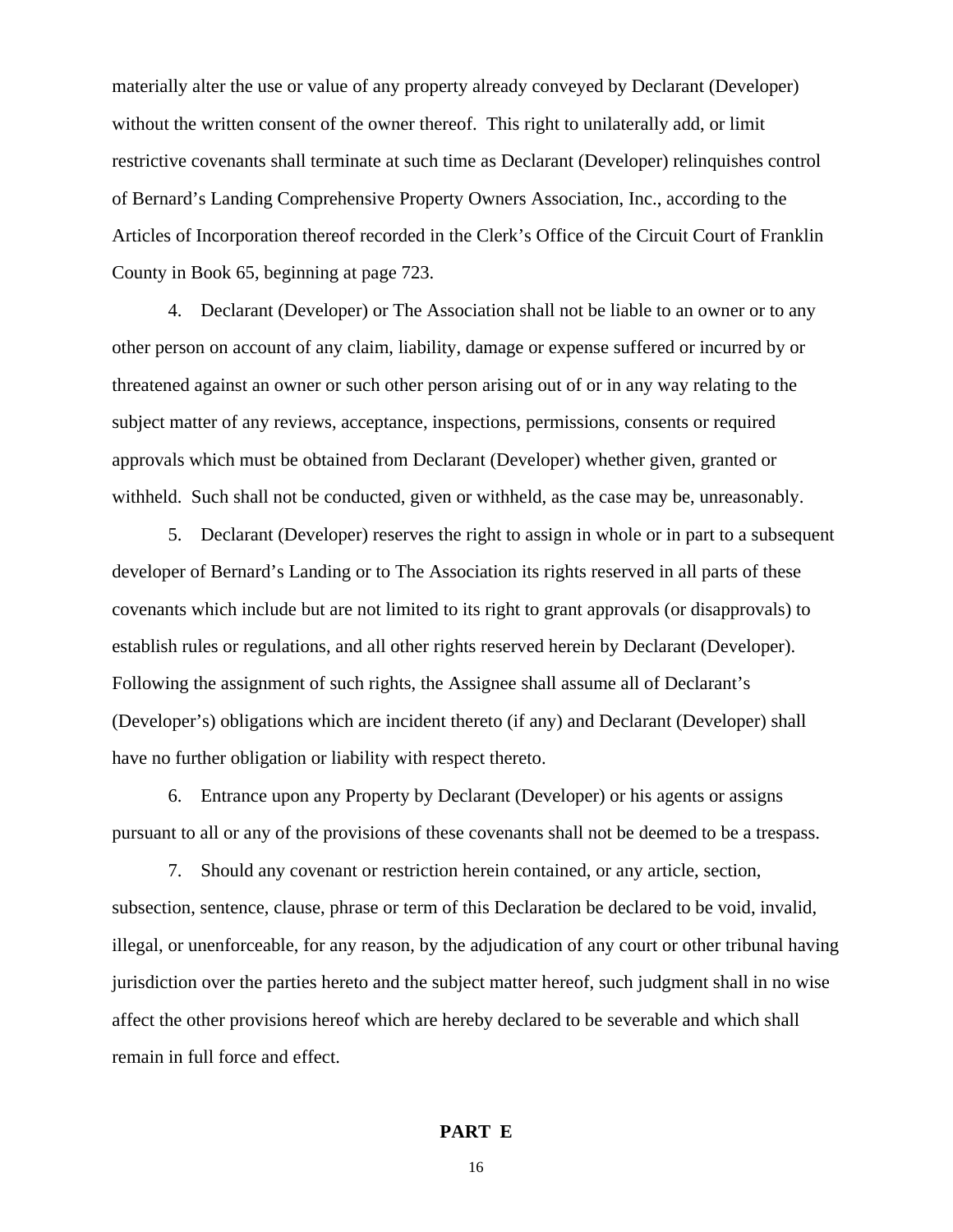1. The Declarant (Developer) has caused to be formed a certain nonprofit Virginia corporation known as Bernard's Landing Comprehensive Property Owners Association, Inc. This corporation is a membership corporation, the members of which are property owners in Bernard's Landing Development as it is now known as and as it may be known in the future. As an entity, said corporation shall have full and complete rights to take action in its own name in order to enforce the provisions of these General Covenants and to compel by appropriate legal action full compliance with said General Covenants. This Association shall ultimately become the owner of all common areas and all amenities, access to which is afforded to its members, except those that may be included in any condominium regime. Declarant's (Developer's) rights shall automatically vest in The Association when his control in The Association ceases. Declarant (Developer) shall exercise control over The Association as set forth in its Articles of Incorporation and/or Bylaws.

2. The Association shall be responsible for maintaining all areas and assets which it owns. The Association shall also own and maintain all septic and sewer systems within Bernard's Landing and all electrical equipment and apparatus within Bernard's Landing to the extent that such ownership is allowed by the appropriate utility. Moreover, should the Declarant (Developer) elect to construct and tender a television signal reception facility, then it shall be the duty and obligation of The Association to maintain same in good working order. All recreational facilities including but not limited to clubhouses, swimming pools, tennis courts and other like amenities shall ultimately become the property of The Association which shall have the duty and obligation to maintain same in good condition suitable for use by members of The Association.

3. The Association shall maintain all exterior lighting and other electrical equipment erected upon property that it owns. It shall be the further duty of The Association to maintain the exterior portions of all buildings owned by The Association, whether residential, commercial or recreational. The Association shall be obliged to provide paint and repairs to such facilities as needed. In order to maintain consistency, The Association shall be entitled to paint, stain or or otherwise provide routine maintenance to the exterior portions of any privately owned residential unit on a regular basis the funds for which shall be derived by The Association from normal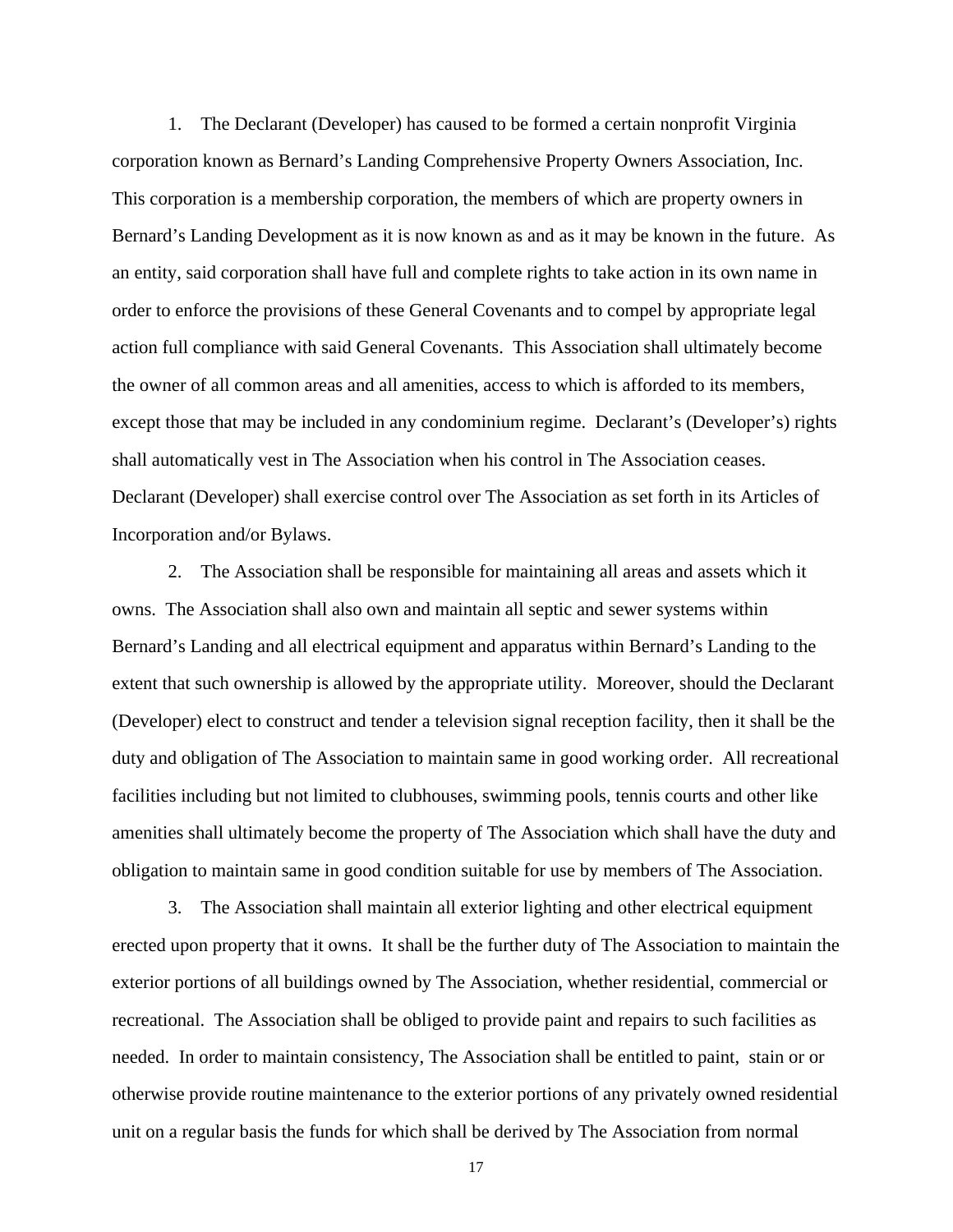assessments. Maintenance fees shall be established at a level adequate to provide resources to do such painting or other maintenance and shall be collectable by any manner allowed by law including those set forth in Paragraph 8 of this Part E of these covenants. Nothing in this paragraph shall be construed to limit the ultimate obligations of a Property Owner or Unit Owner to properly maintain, repair, replace or rebuild such unit all as herein specified.

4. The Association shall become the owner not only of all common or open areas but of all roadways and sewer/septic systems located in Common Areas. It shall be a primary duty of The Association to maintain such roadways, and sewer/septic systems wherever located in good working order and to repair and replace such systems or parts thereof in order to keep same in good working order. It shall, however, be the ultimate duty of each individual property and/or unit owner to maintain, repair or replace the sewer/septic system(s) servicing his respective unit or units. In the event that a sewer/septic system services more than one unit, it shall be the joint and several obligation of The Association and each Property Owner or Unit Owner so served by a system to maintain the same. If any owner negligently fails to keep his septic system in good and proper condition and repair, he shall be responsible for repairs necessitated by such negligence; and if he does not cause such repairs to be made in accord with the requirements of the Declarant (Developer) or The Association then the Declarant (Developer), his successors or assigns, or The Association shall (after notice by mail addressed to the unit owner(s) giving such owner(s) five (5) days to make the necessary repair) have the option to take on its own whatever action they or it deem necessary or appropriate in order to keep the property in good and proper condition and repair. The cost of taking such corrective action shall upon being incurred become a debt due to the Declarant (Developer) or The Association and subject to all methods of collection including those set forth in Part E, Paragraph 8, hereof. It is the intent of the Declarant (Developer) that The Association out of its general fund shall perform and be responsible for all routine maintenance in regard to the sewer/septic systems within Bernard's Landing. In the event that The Association is unable to perform such repairs then the Property Owner or Unit Owner still remain responsible therefor.

5. No roadway or other permanent structure shall be constructed over a sewer or septic system. Nothing other than grass or other vegetation approved by the Franklin County Health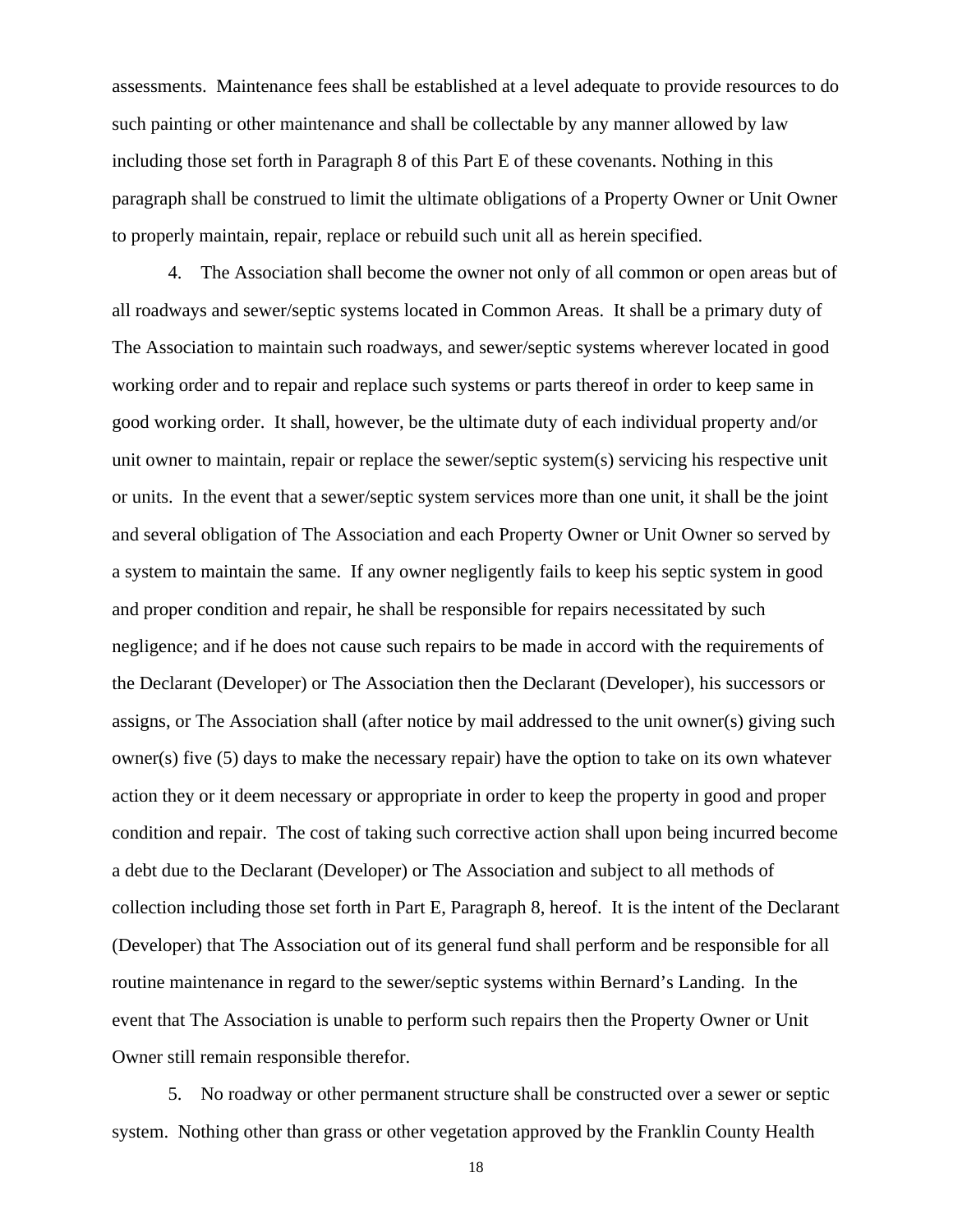Department shall be allowed over the common septic tanks and drainfield areas. Trees and other vegetation shall be planted so as to offer minimum interference with the sewer/septic system.

6. The Declarant (Developer) specifically reserves for himself, his successors and assigns, the right to maintain and own a private water/well service or system or company as well as a private telephone system providing service to residential units in Bernard's Landing.

7. Each unit owner shall keep the exterior of his premises in good repair and in a properly maintained condition. Should such unit fall in disrepair, the Declarant (Developer) or The Association shall first request that the owner thereof promptly repair the unsightly or defective condition. If such repairs are not made in a timely manner, the Declarant (Developer) or The Association shall have the right to make such repairs and to thereafter charge back the cost thereof to the individual owner subject to the hereinafter set forth lien rights and privileges.

8. The Association shall have the full right to establish and collect maintenance fees for the purpose of maintaining common areas in Bernard's Landing and in order to provide adequate financial resources to perform the other duties with which it is charged. The level of such maintenance fees shall be established annually by the Board of Directors of The Association and upon the establishment of the level of maintenance fee, all unit owners shall be notified of the amount of such fee and the terms of the payment thereof. Fees shall when feasible be based on the overall benefit received by a unit owner in regard to services performed for or privileges afforded to it by The Association. It is possible that fees charged to different owners will be in different amounts. Nevertheless, each unit shall be entitled to one vote in Bernard's Landing Comprehensive Property Owners Association, Inc., and Article VI of the Articles of Incorporation thereof.

In the event that a unit owner fails to pay the assessed maintenance fee within the prescribed times, The Association shall have the power to impose a lien on the individual property of its member. The lien shall be perfected at such time as The Association records or causes to be recorded a Notice of Lien in the Office of the Clerk of the Circuit Court of Franklin County. The notice of lien shall contain the name of The Association, the name of the member or members owning a unit who are delinquent in their payments, a description of the unit upon which the lien is to be imposed, a reference to this paragraph of these General Covenants, a